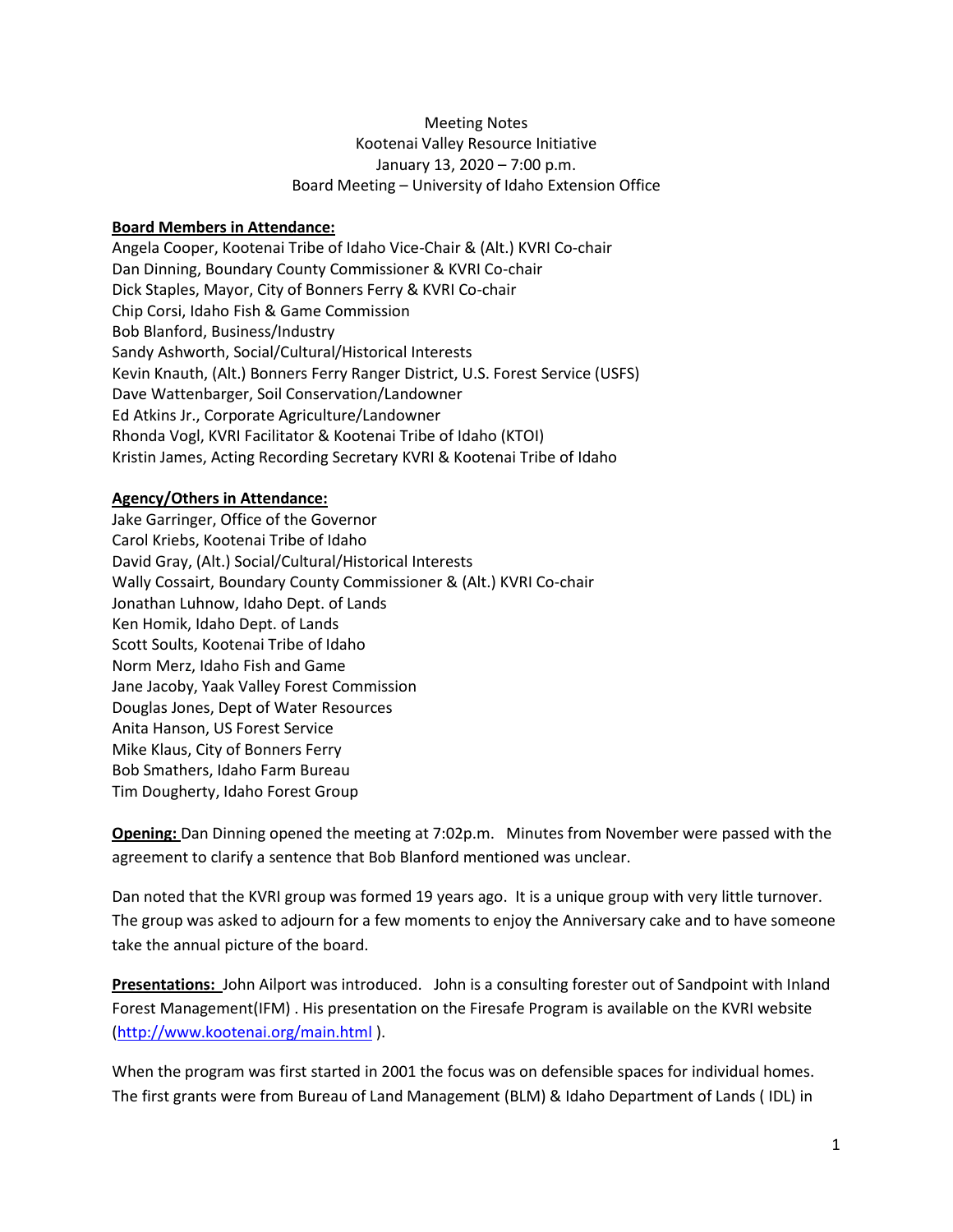2003. In 2005, the Stevens grant shifted the program from just homes to fuel breaks and hazardous fuel treatments (HFT). The focus now is to create fuel breaks around communities. Since the implementation of the HFT program focus, approximately 3,000 acres of private land has been treated in Boundary County.

Landowners contacting IFM are often driven by the threat of being dropped by insurance agencies. Most of the work completed is at no cost to landowners. A contract states the landowner agrees to maintain the area for 10 years.

# **Committee Updates:**

Forestry Subcommittee: Kevin Knauth and Anita Hanson reviewed the annual Community Forest Landscape Restoration Project (CFLRP)report as well as the report on ecological indicators. These reports are available on the KVRI website [\(http://www.kootenai.org/main.html](http://www.kootenai.org/main.html)).

10 years ago, the group applied for a twelve-million-dollar grant for use over a period of 10 years to help speed up the pace of restoration. The end of that period is approaching, but annual reports are still due that outline what was accomplished for the year towards the 10-year goal for each project. These reports help convince Congress to continue to support efforts. The bottom line is that progress is shown.

Anita stated that a two-year extension has been granted due to positive growth. She reviewed accomplishments in the following areas:

- Aquatic Organism Passages
	- o Completed over district
- Forest Vegetative
	- o Pre-commercial thinning and pruning
- Non-Wildlife Urban Interface (WUI) Fuels and Fuels Burning
- Noxious Weed Control
	- o Herbicides along roads and Range allotment
- Timber Sale Treated Areas
	- $\circ$  Difficult to reflect credit for this because it is based on logging sold when the work is completed
	- o They have sold a lot that is still not completed
- Road Decommissioning
	- o Change of Philosophy resulted in this being changed to road storage
	- $\circ$  Road decommissioning makes the road hydrologically inert but allows for future use if needed
	- o There is no credit for storage of roads yet
- Targets for Bioenergy and Firewood
	- o Small trees go to pulp
- Timber Volume Sold
	- o Above target in this area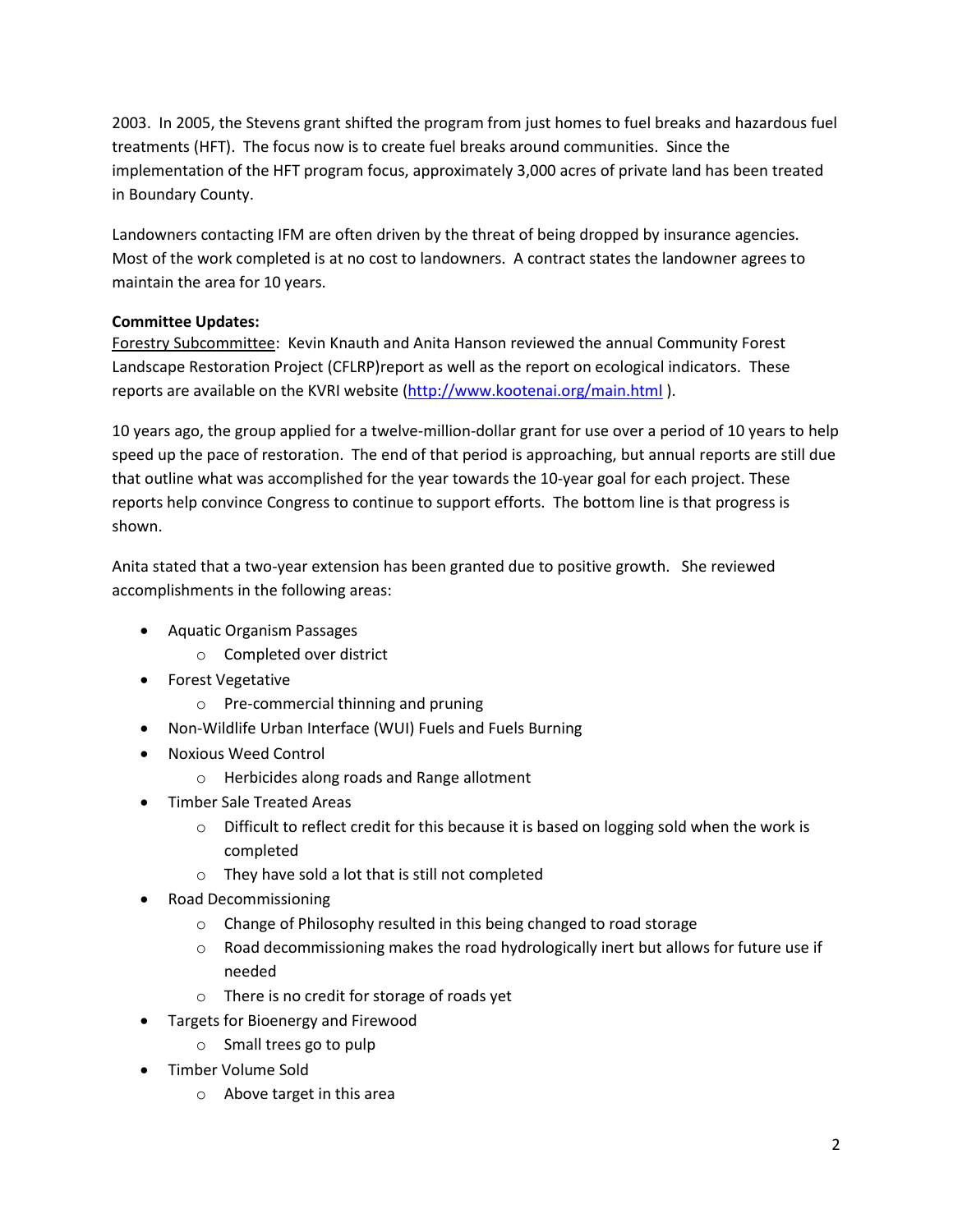- Good Neighbor Authority (GNA)
	- o The first GNA sale in Boundary County was last year
- Trails and Recreation Improvement and Maintenance
- Stream Habitat
	- o Aquatic Organisms are a part of that
- Restoration around High Mountain Lakes
	- o Laying logs, planting where people/horses have impacted

Anita concluded by saying the dollars from CFLRP allow for all of these objectives to be accomplished. They have succeeded beyond almost all goals. Previously timber sales provided funds but that would not have allowed for completion of all of these. It is hoped that the relationships and communication built as a result of CFLRP will continue.

Volume under contract in the North Zone, which also includes Sandpoint/Priest Lake, is 79 million board feet sold, but not harvested. 50 million of that is out of Bonners Ferry.

There are eight active sales.

Completed last year are:

- Deer Stew
- Deer Placers
- Double Bar D TS
- Black Boulder (GNA)

Coming up:

- Robin Hood
- Hartwall
- Timbuk Stew
- Boulder Dash\*

\*The roads in this unit are not quite within standards for bear management. It was suggested that a year be taken to help accomplish this. They will advertise again in the summer & fall. There is 3.2 million board feet available to prospective buyers.

Dan Dinning commented that the annual report shows that jobs have been created and maintained with and without CFLRP funding through the years. This is valuable to our community. The US Forest Service is to be commended that through all these projects there has been no litigation.

Anita was thanked for all her hard work and congratulated for her retirement (and welcomed as a contractor!)

Kevin Knauth provided update on the following: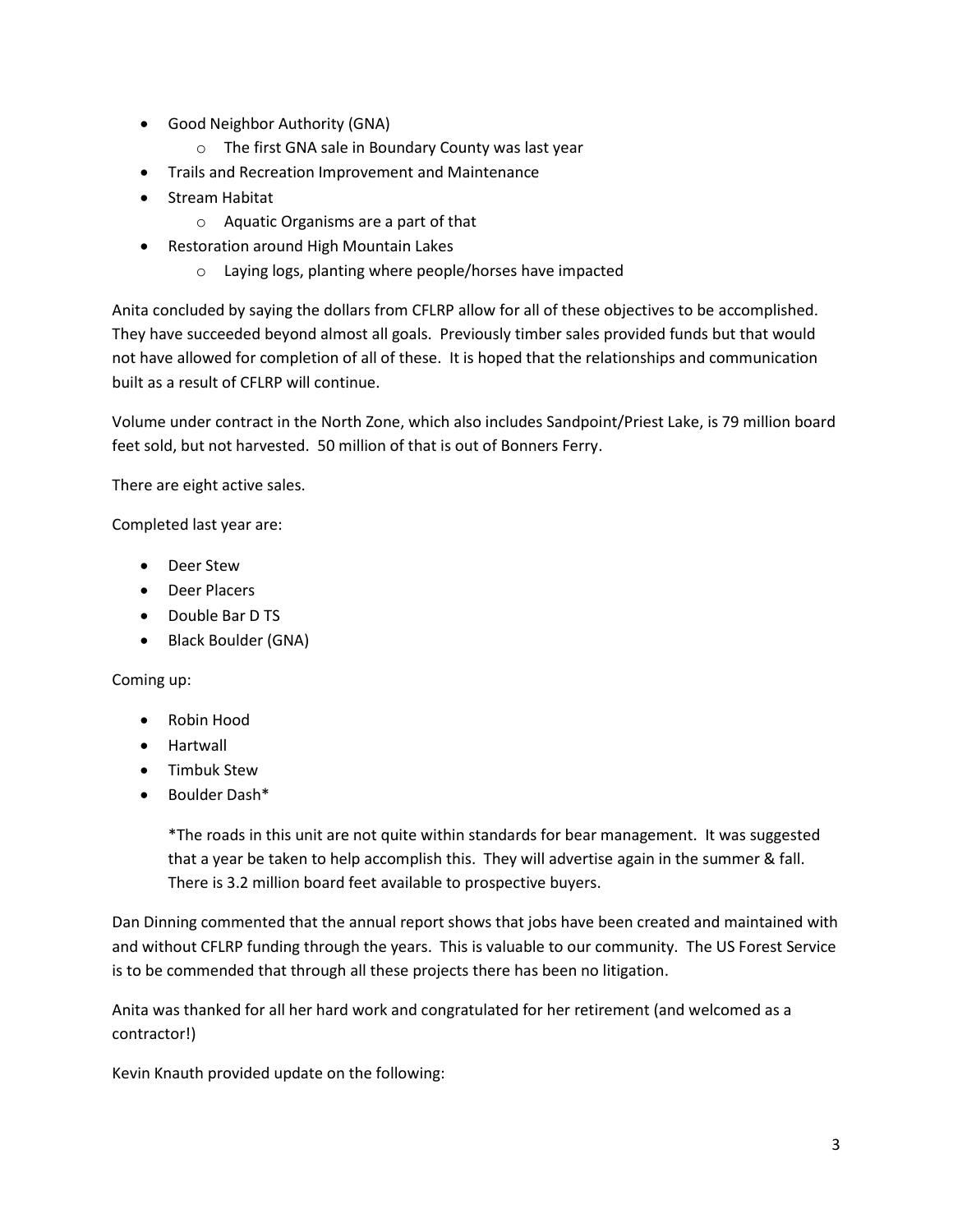- Westside Road Restoration Project is in the scoping phase.
	- o Letter and Summary of plans created
	- $\circ$  Plans are being created for rerouting trails that cross private lands to help ensure that they are available in the future
	- o There are three timber sales planned
	- o There are lots of plans for recreation
- Bog Creek should have a decision signed by the end of this month
	- $\circ$  Decision will give permission to reconstruct the road allowing use by primarily border patrol
	- $\circ$  This will also allow for the ability to do road storage within the Blue Grass BMU to bring it into standard
	- o There will be no vegetative treatment
	- o The contracts are prepared, but no work will be done until summer

Trout/Ball Creek has been delayed. The roads can not be utilized until the other BMU's are into compliance. That is another reason why the Blue Grass BMU is so important.

Katka Fuels is an area that some vegetative management was done to in the past and now it is time to go back. It is a termed a categorical exclusion because no more than 3k acres will be treated. It is a project that helps to create a more continuous line of treatment.

Winter travel planning for the entire North Summit of the Idaho Panhandle is part of the Forest Service consultation with Fish and Wildlife Service. It is expected that the decision date will be FY2023. The delay in the finalization of this is attributed to the priority of bringing Bear Management Units into compliance.

Grizzly Bear Subcommittee Rhonda Vogl provided information on the next meeting which will be on January 23<sup>rd</sup> at 10:00am at the Boundary County Fairgrounds in Memorial Hall. Kim Annis will be describing the program(s) being used in Montana. Wayne Kasworm will be giving information about the intended USFWS 5-year Grizzly Bear Review. There has been nothing since 2011 and new science is needed.

Dan Dinning mentioned the need to discuss the phone tree and notification process at the Grizzly Bear Meeting. It was noted that it is less than three months before we may start seeing Bears.

Chip suggested that if a phone tree to alert people about the known presence of grizzly bears is implemented, it is also important that land and home owners be reminded that there are a number of bears that are not collared, so that even if the phone tree is not activated, it doesn't mean that there are not bears in the area.

Chip Corsi addressed the public land lawsuit involving bear baiting that is most likely an outgrowth of the Montana augmentation bear that was moved to Spar Lake over a year ago that then hit a legal bear bait in Idaho south of the Clark Fork River. Federal agencies have asked the court to dismiss parts of that suit. The intent is that Idaho and Wyoming will be intervening.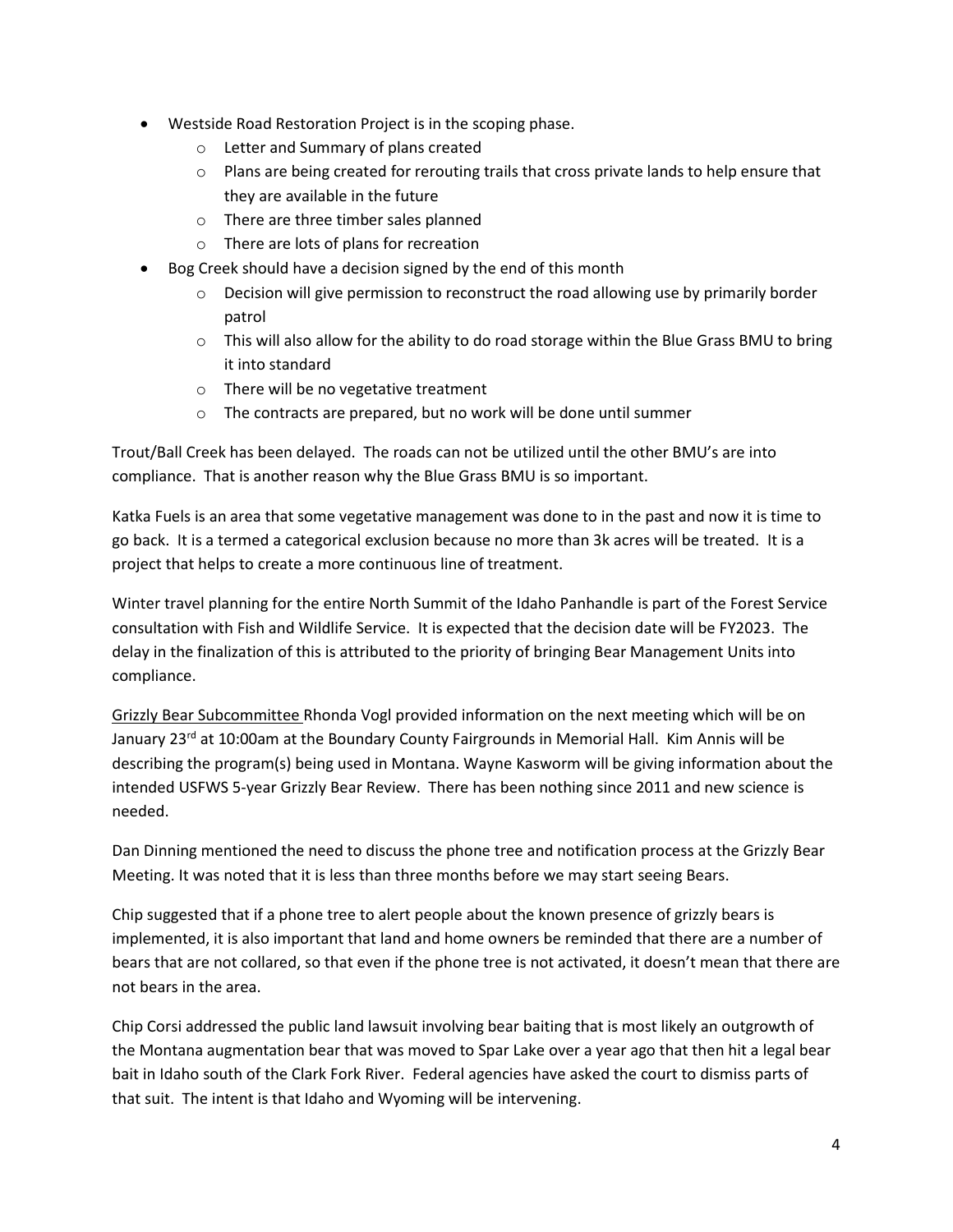IDFG is voicing concerns that the NCDE (Northern Continental Divide Ecosystem) gets delisted without the rest of the lower 48, it is likely that it will be difficult to get the much smaller Selkirk/Cabinet-Yaak recovery zones to reach delisting. NCDE, in northwest Montana, is the third largest in the area of the six established grizzly bear recovery zones, potentially harboring the greatest number of grizzly bears.

Doug Jones, Idaho Dept of Water Resources: Shared that there were public information meetings last summer and fall. They were well attended and illustrated that perhaps the communities up here have been under surveyed with respect to jurisdictional programs and water rights. There is an opportunity to carry office capabilities up here on an appointment basis to allow individuals to receive advice on water rights, stream channels, etc. It was noted that this also extends to the City and other agencies that have expressed interest to meet. Doug can be contacted at: (208)762-2800 and emailed at: [doug.jones@idwr.idaho.gov.](mailto:doug.jones@idwr.idaho.gov)

Idaho Department of Lands Jonathan Luhnow provided update on the logging sale on Peterson Hill. They expect to finish this summer. There is a WUI meeting this Thursday at 10:30 at the USFS office.

U.S. Fish and Wildlife Christy Johnson-Hughes was unable to attend but asked Rhonda to share an email (copy provided to the board) regarding the initiation notice for public inspection placed today on Grizzly Bear 5-year review. The document will publish in the Federal Register on January 14<sup>th</sup> (tomorrow).

Idaho Fish and Game Chip Corsi shared that the Commission meets next weekend in Boise to consider, among other things, upland game, furbearer and turkey regulations. They are proposing to add another month (January) to turkey fall season to help address conflicts created by the abundance of turkeys and to provide more hunting opportunity.

Rainbow trout population in the river is as high as been seen since studies began back in the 1990s. The success is attributed to several things including the tribe's habitat restoration projects, nutrient restoration and fishing regulations.

## **Updates from Representatives:**

Jake Garringer of the Governor's office The Governor mentioned the Good Neighbor Authority and Shared Stewardship in his state address in regards to creating jobs and resource issues. He also mentioned Idaho's ability to bring diverse interest together and address natural resource issues.

U.S. Senator Jim Risch's Office Dan received a phone call from Senator Risch's office representative out of Lewiston. They have selected a replacement for Sid effective January 21<sup>st</sup>. Stefany Bales, who is currently with the University, will assume the position. Stephanie helped with the first KVRI CFLR proposal.

**Old Business:** Reappointment letters were sent to board members and alternates asking them to commit to another two years of service with KVRI. Appreciation was expressed for the commitment each has made. All but four signed letters agreeing to continue to serve on the board have been received. We are waiting on the letters from Jim Cadnum, Tim Dillon, Brad Corkill and Kennon McClintock.